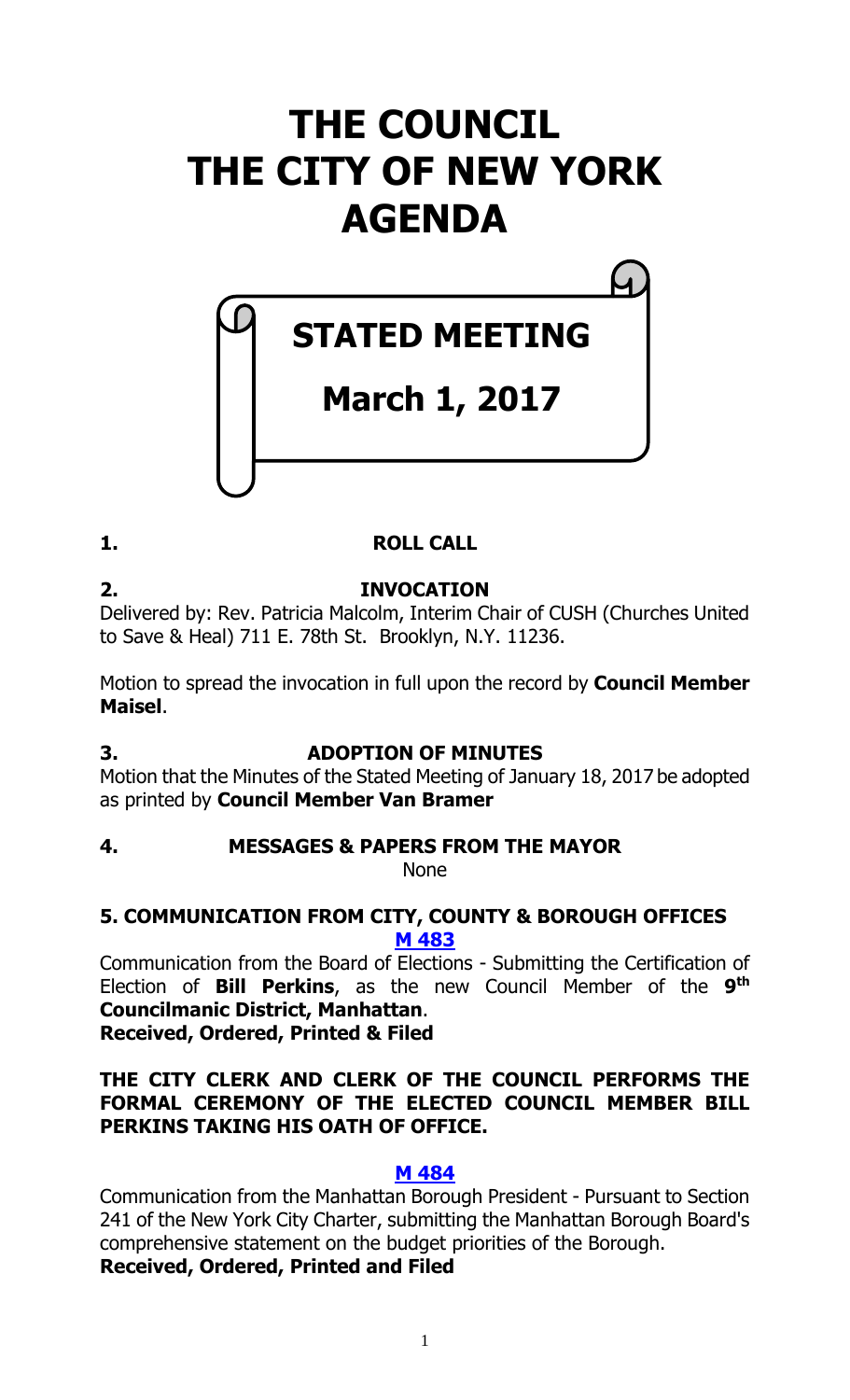# **M [485](http://legistar.council.nyc.gov/LegislationDetail.aspx?ID=2972171&GUID=295B7635-93E2-44EE-B848-F913D5A284B6&Options=Advanced&Search=)**

Communication from the Queens Borough President - Pursuant to Section 241 of the New York City Charter, submitting the Queens Borough Board's comprehensive statement on the budget priorities of the Borough. **Received, Ordered, Printed and Filed**

# **6. PETITIONS & COMMUNICATIONS**

None

**7. LAND USE CALL-UPS** None

# **8. COMMUNICATION FROM THE SPEAKER**

- **9. DISCUSSION OF GENERAL ORDERS**
- **10. REPORT OF SPECIAL COMMITTEES** None

#### **11. REPORTS OF STANDING COMMITTEES Report of the Committee on Finance Preconsidered Res [1390](http://legistar.council.nyc.gov/LegislationDetail.aspx?ID=2958631&GUID=E7DC7053-07F5-4F0A-84DA-FF935389DCB4&Options=Advanced&Search=)**

Resolution approving the new designation and changes in the designation of certain organizations to receive funding in the Expense Budget. **Coupled on GO**

#### **Report of the Committee on Health [Int 1161-A](http://legistar.council.nyc.gov/LegislationDetail.aspx?ID=2693987&GUID=E8E248A4-38DC-4353-9B36-905A53E7E55F&Options=Advanced&Search=)**

An Amended Local Law to amend the administrative code of the city of New York, in relation to reporting on HPV vaccination rates.

# **Amended and Coupled on GO**

# **[Int 1162-A](http://legistar.council.nyc.gov/LegislationDetail.aspx?ID=2693989&GUID=4E2387BF-9D7B-4738-B378-408B4F68F7BE&Options=Advanced&Search=)**

An Amended Local Law to amend the administrative code of the city of New York, in relation to reporting on the use of contraceptive methods. **Amended and Coupled on GO**

# **[Int 1172-A](http://legistar.council.nyc.gov/LegislationDetail.aspx?ID=2709929&GUID=32D3EE5A-6F06-479D-BA51-F64D29EBAF6B&Options=Advanced&Search=)**

An Amended Local Law to the administrative code of the city of New York, in relation to requiring the department of health and mental hygiene to issue an annual report on maternal mortality.

# **Amended and Coupled on GO**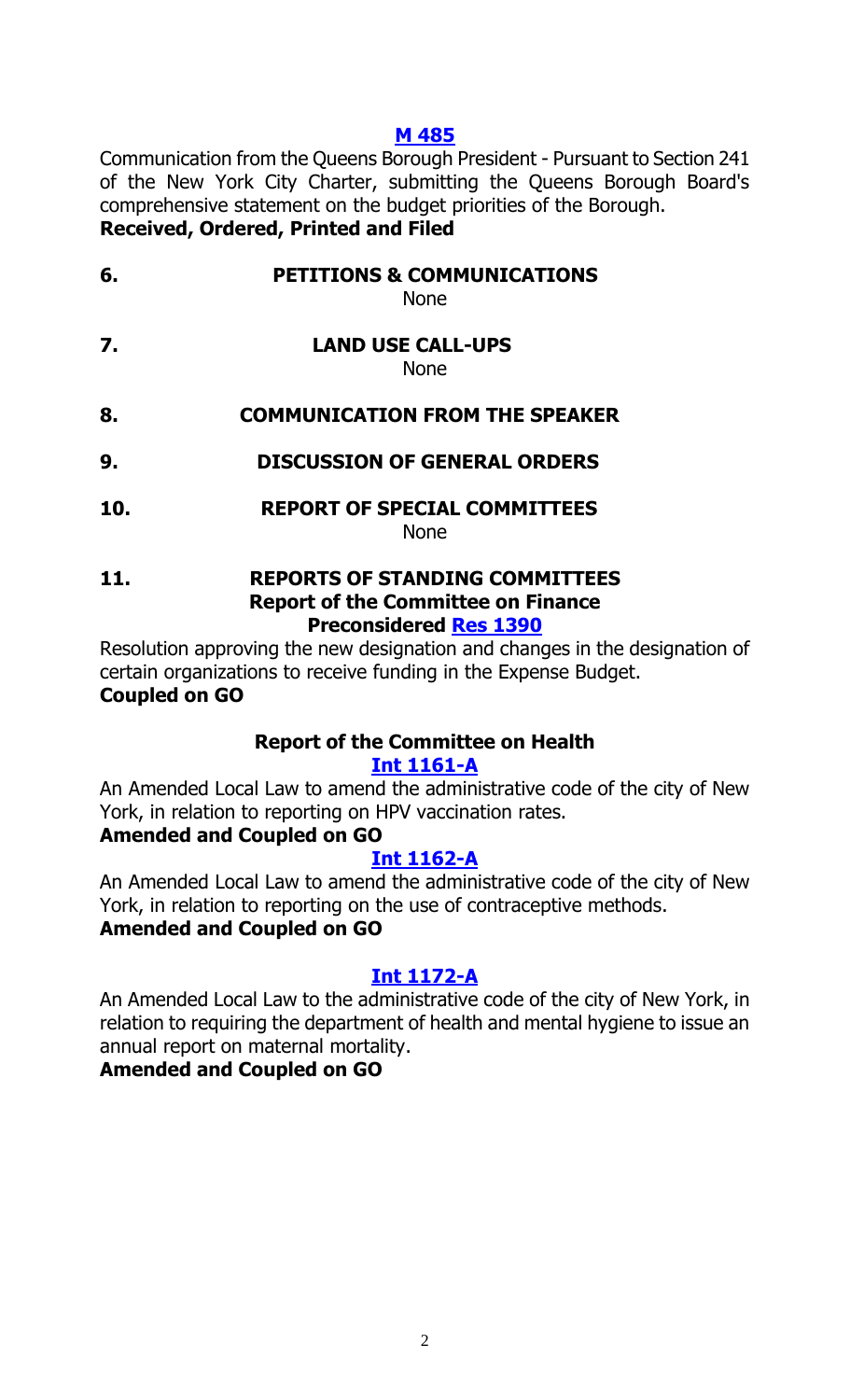#### **Report of the Committee on Land Use [L.U. 544](http://legistar.council.nyc.gov/LegislationDetail.aspx?ID=2939949&GUID=8018A8CC-136E-46B4-ABEC-9F227D28EF02&Options=Advanced&Search=) & Res [1395](http://legistar.council.nyc.gov/LegislationDetail.aspx?ID=2971437&GUID=85482A55-D7E8-41D7-9FFA-AC0912CBE2D2&Options=Advanced&Search=)**

Application No. **20175151 TCM** pursuant to Section 20-226 of the Administrative Code of the City of New York, concerning the petition of 26th Street Hospitality Group LLC,, d/b/a Bread & Tulips, for a revocable consent to establish, maintain and operate an unenclosed sidewalk café located at 365 Park Avenue S, Borough of Manhattan, Community Board 5, Council District 2. This application is subject to review and action by the Land Use Committee only if called-up by vote of the Council pursuant to Rule 11.20b of the Council and Section 20-226 of the New York City Administrative Code.

# **Coupled on GO**

# **[L.U. 545](http://legistar.council.nyc.gov/LegislationDetail.aspx?ID=2939947&GUID=B7630E6B-8219-4BCB-82B3-FC4BFEBFD6F9&Options=Advanced&Search=) & Res [1396](http://legistar.council.nyc.gov/LegislationDetail.aspx?ID=2971438&GUID=A11CE23F-8950-410C-A7C3-CDC66710B0A4&Options=Advanced&Search=)**

Application No. **N 160254 (A) ZRM** submitted by New York City Department of City Planning pursuant to Section 201 of the New York City Charter, for an amendment of the Zoning Resolution of the City of New York, concerning Article VIII, Chapter 1 (Special Midtown District), to modify the regulations governing the transfer of development rights from listed theaters, Borough of Manhattan, Community Districts 5 and 4, Council District 3 and 4.

# **Coupled to be Filed Pursuant to Letter of Withdrawal**

# **[L.U. 574](http://legistar.council.nyc.gov/LegislationDetail.aspx?ID=2961279&GUID=4EB2C03E-A0BD-4609-8A8F-D582A4F13365&Options=Advanced&Search=) & Res [1397](http://legistar.council.nyc.gov/LegislationDetail.aspx?ID=2971439&GUID=D463845A-3CAA-4DB8-9E6A-C9C3C4395B3A&Options=Advanced&Search=)**

Application No **20175207 HKK (N 170207 HKK)** pursuant to Section 3020 of the New York City Charter, concerning the designation by the Landmarks Preservation Commission of 183-195 Broadway (Block 2446, Lot 51), as an historic landmark, Borough of Brooklyn, Community Board 1, Council District 34.

# **Coupled on GO**

# **[L.U. 575](http://legistar.council.nyc.gov/LegislationDetail.aspx?ID=2961280&GUID=93413B5D-8AB7-4239-A4C5-8AA8AF399C42&Options=Advanced&Search=) & Res [1398](http://legistar.council.nyc.gov/LegislationDetail.aspx?ID=2971440&GUID=C437CCA1-71AD-421D-B1E7-F9BB2AA0ED9D&Options=Advanced&Search=)**

Application No **20175208 HKK (N 170208 HKK)** pursuant to Section 3020 of the New York City Charter, concerning the designation by the Landmarks Preservation Commission of St. Barbara's Roman Catholic Church, located at 138 Bleecker Street (Block 3306, Lot 6), as an historic landmark, Borough of Brooklyn, Community Board 4, Council District 37.

# **Coupled on GO**

# **[L.U. 576](http://legistar.council.nyc.gov/LegislationDetail.aspx?ID=2961281&GUID=4F2C87E5-D39A-4C86-B82D-D8A747993828&Options=Advanced&Search=) & Res [1399](http://legistar.council.nyc.gov/LegislationDetail.aspx?ID=2971441&GUID=975FF6A5-D4FA-4F55-9D0E-CBE6160C5322&Options=Advanced&Search=)**

Application No **20175212 HKM (N 170202 HKM)** pursuant to Section 3020 of the New York City Charter, concerning the designation by the Landmarks Preservation Commission of the Excelsior Steam Power Company Building, located at 33-43 Gold Street (Block 77, Lot 24 in part), as an historic landmark, Borough of Manhattan, Community Board 1, Council District 1. **Coupled on GO**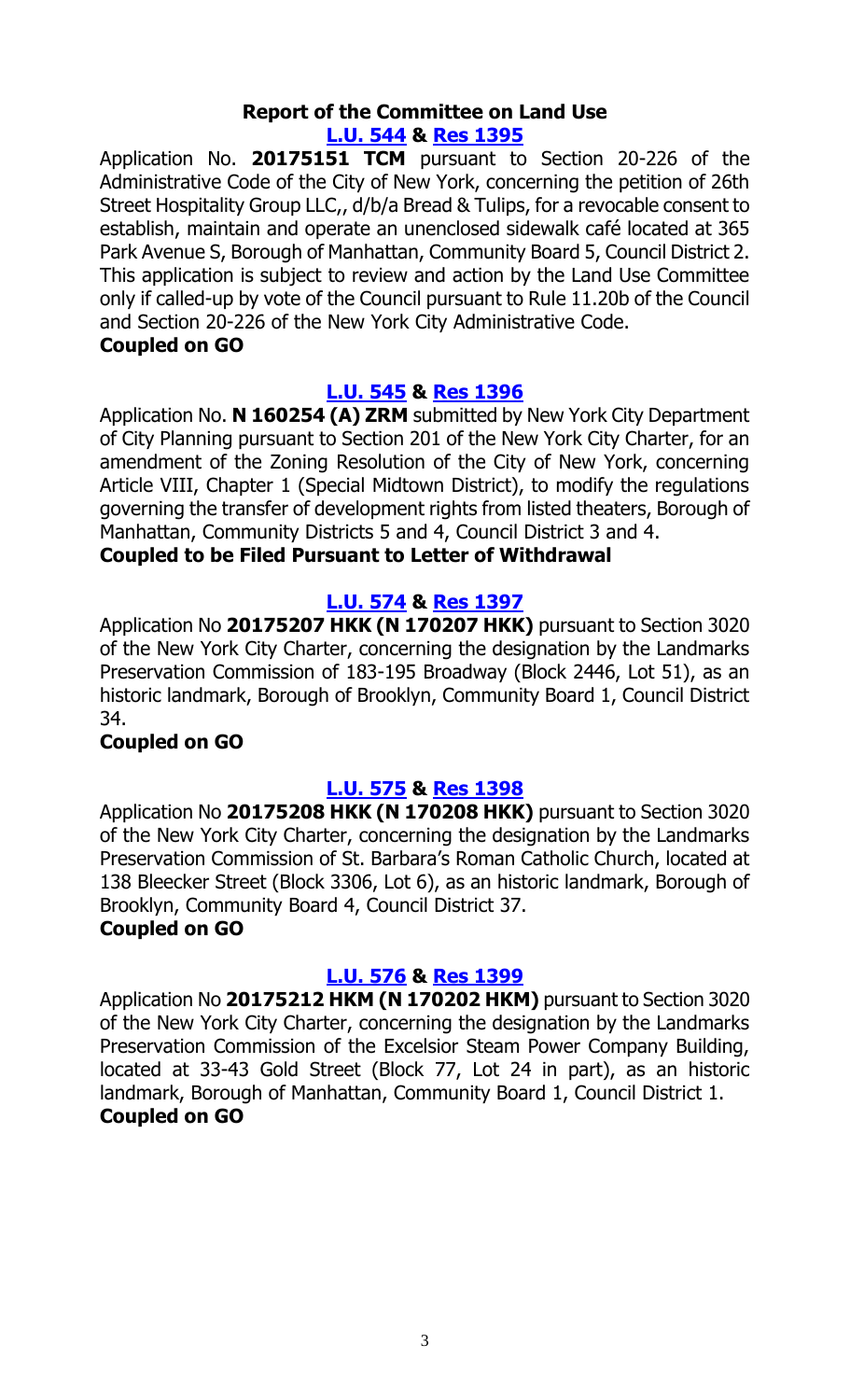# **[L.U. 577](http://legistar.council.nyc.gov/LegislationDetail.aspx?ID=2961282&GUID=E7BB6B12-2E03-441A-B853-6E5583FD14FA&Options=Advanced&Search=) & Res [1400](http://legistar.council.nyc.gov/LegislationDetail.aspx?ID=2971442&GUID=1BEB09DF-A759-41C0-ABB5-689EC3E390B7&Options=Advanced&Search=)**

Application No **20175213 HKM (N 170203 HKM)** pursuant to Section 3020 of the New York City Charter, concerning the designation by the Landmarks Preservation Commission of the Bergdorf Goodman Building, located at 754 Fifth Avenue (Black 1273, Lot 33\_ (Block 1302, Lot 51), as an historic landmark, Borough of Manhattan, Community Board 5, Council District 4. **Coupled on GO**

# **[L.U. 578](http://legistar.council.nyc.gov/LegislationDetail.aspx?ID=2961283&GUID=0C23E3E9-175A-4D64-99F0-19EC03149112&Options=Advanced&Search=) & Res [1401](http://legistar.council.nyc.gov/LegislationDetail.aspx?ID=2971443&GUID=D11050C3-E0C5-403F-8BFA-138576968FBE&Options=Advanced&Search=)**

Application No **20175214 HKM (N 170204 HKM)** pursuant to Section 3020 of the New York City Charter, concerning the designation by the Landmarks Preservation Commission of 412 East 85th Street House, located at 412 East 85th Street (Block 1564, Lot 7503), as an historic landmark, Borough of Manhattan, Community Board 8, Council District 5. **Coupled on GO**

# **[L.U. 583](http://legistar.council.nyc.gov/LegislationDetail.aspx?ID=2961288&GUID=4EC46689-C6F3-4DA3-B486-780A6407D4CE&Options=Advanced&Search=) & Res [1402](http://legistar.council.nyc.gov/LegislationDetail.aspx?ID=2971444&GUID=236C43EC-D0B7-4F90-AF47-ED86CA860248&Options=Advanced&Search=)**

Application No **20175211 HKM (N 170211 HKM)** pursuant to Section 3020 of the New York City Charter, concerning the designation by the Landmarks Preservation Commission of the Brougham Cottage, located at 4746 Amboy Road (Block 5391, Lot 2), as an historic landmark, Borough of Staten Island, Community Board 3, Council District 51.

# **Coupled on GO**

# **Report of the Committee on Public Safety**

#### **[Int 1280-B](http://legistar.council.nyc.gov/LegislationDetail.aspx?ID=2846608&GUID=0B548CAF-D97F-4CA7-BC1E-E0866B4F639A&Options=Advanced&Search=)**

An Amended Local Law to amend the administrative code of the city of New York, in relation to requiring the police department to share collision reports digitally.

# **Amended and Coupled on GO**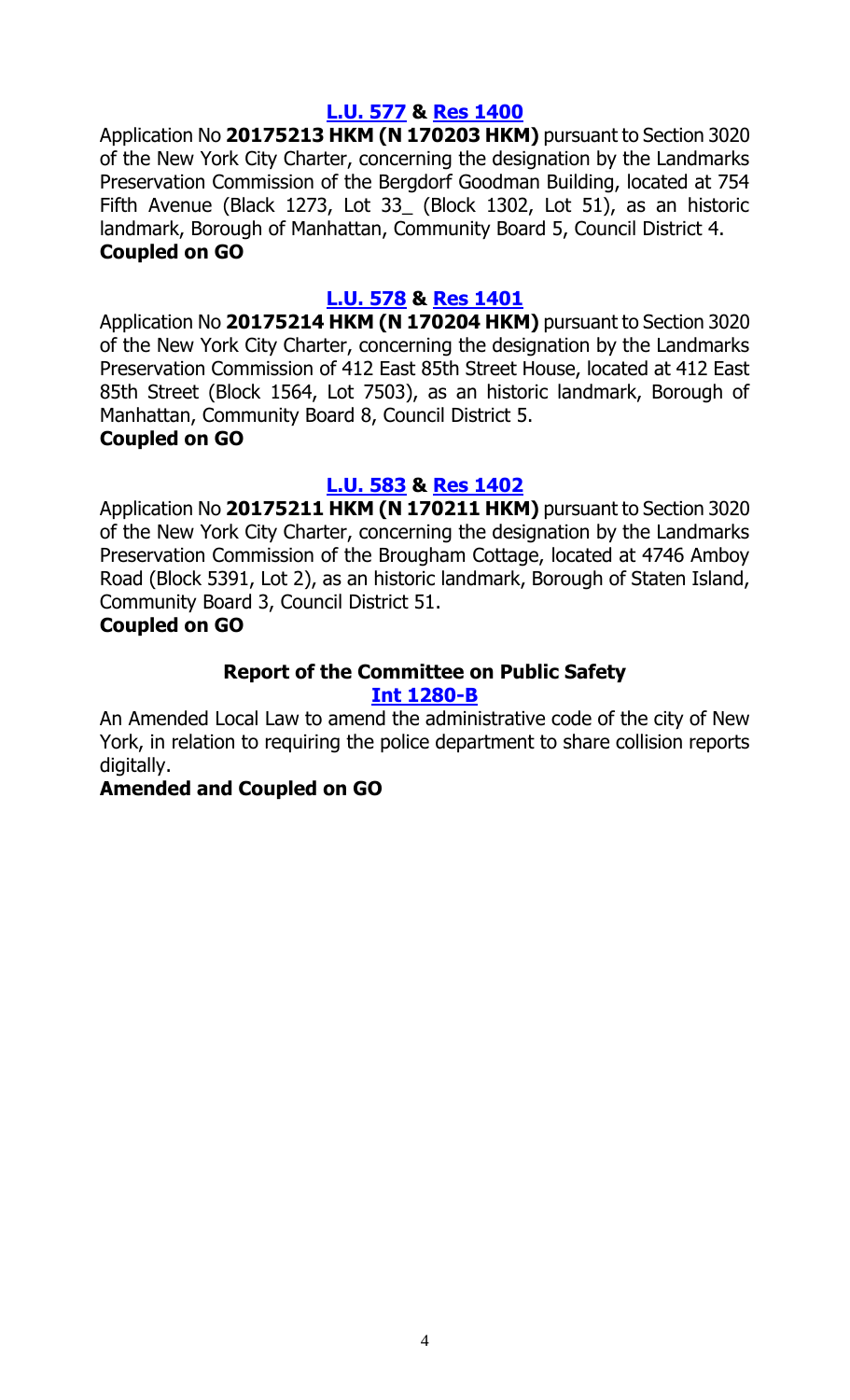# **Report of the Committee on Rules, Privileges and Elections Preconsidered Res [1391](http://legistar.council.nyc.gov/LegislationDetail.aspx?ID=2971687&GUID=BC703297-D4BC-4F73-A8A5-566BFCF69258&Options=Advanced&Search=)**

Resolution approving changes in Membership to certain Standing Committees, Subcommittee and Chair.

By Council Member Lander:

RESOLVED, That pursuant to Rules 7.00 and 7.20 of the Rules of the Council, the Council does hereby consent to the following changes in Membership to certain Standing Committees, Subcommittee and Chair:

#### STANDING COMMITTEES

# **AGING**

**Mendez** [Salamanca]

#### **JUVENILE JUSTICE Perkins**

[Salamanca]

# **LAND USE**

Salamanca

**OVERSIGHT AND INVESTIGATIONS**

**Perkins** 

# **RECOVERY AND RESILIENCY**

**Perkins** [Mendez]

#### **RULES, PRIVILEGES AND ELECTIONS** Rosenthal

**SMALL BUSINESS Perkins** 

# **STATE AND FEDERAL LEGISLATION**

Perkins

# SUBCOMMITTEES

# **PLANNING, DISPOSITIONS AND CONCESSIONS**

Salamanca, Chair

# **Coupled on GO**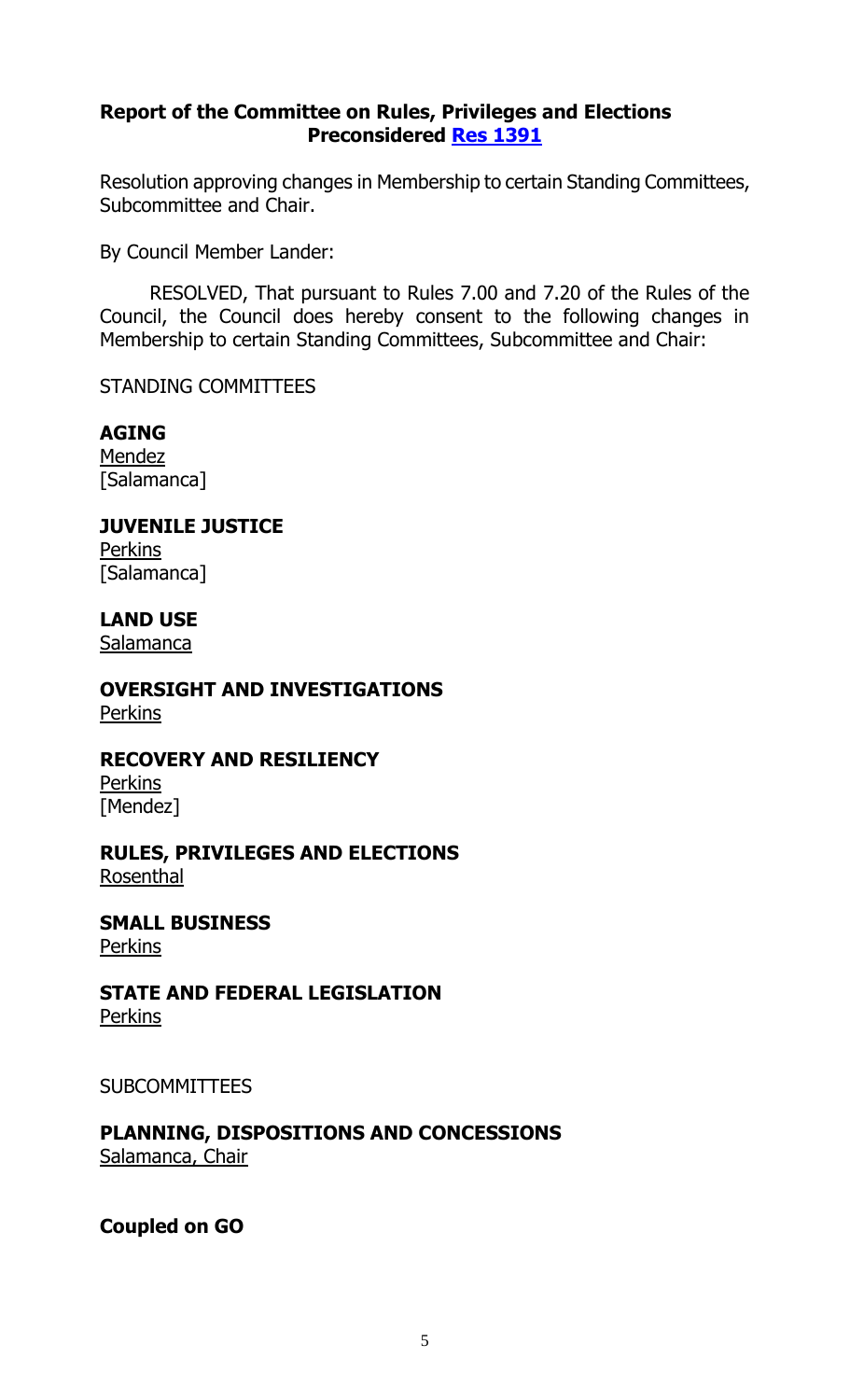# **[M 476](http://legistar.council.nyc.gov/LegislationDetail.aspx?ID=2949869&GUID=121EA2F3-613D-405C-A44E-5AB094DBB9D2&Options=Advanced&Search=)**

Report of the Committee on Rules, Privileges and Elections approving the appointment of

#### **Jeffrey D. Friedlander**

as a member of the New York City Conflicts of Interest Board

The Committee on Rules, Privileges and Elections respectfully reports:

Pursuant to pursuant to § 2602 of the *New York City Charter*, the Committee on Rules, Privileges and Elections, hereby approves the appointment by the Mayor of Jeffrey D. Friedlander as a member of the New York City Conflicts of Interest Board to serve for a six-year term that will expire on March 31, 2022.

This matter was referred to the Committee on February 1, 2017.

#### **Res [1403](http://legistar.council.nyc.gov/LegislationDetail.aspx?ID=2972185&GUID=E7ABF45D-7745-4115-A15F-492886F7568E&Options=Advanced&Search=)**

# **RESOLUTION APPROVING THE APPOINTMENT BY THE MAYOR OF JEFFREY D. FRIEDLANDER AS A MEMBER OF THE NEW YORK CITY CONFLICTS OF INTEREST BOARD**

By Council Member Lander

RESOLVED, that pursuant to § 2602 of the New York City Charter, the Council does hereby approve the appointment of Jeffrey D. Friedlander as a candidate for appointment by the Mayor as a member of the New York City Conflicts of Interest Board to serve for a six-year term that will expire on March 31, 2022

#### **COUPLED ON GO**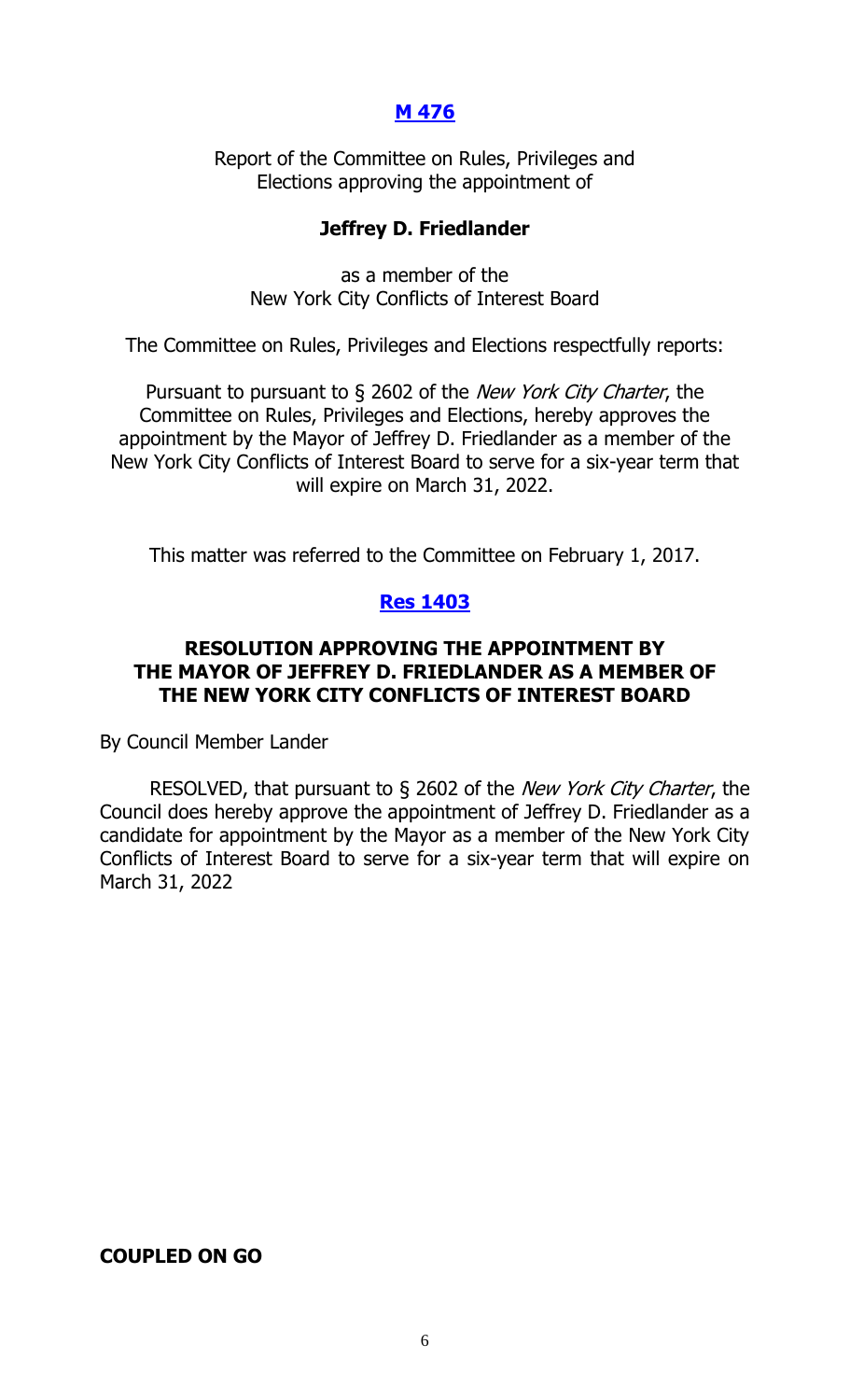# **[M 479](http://legistar.council.nyc.gov/LegislationDetail.aspx?ID=2954471&GUID=5C75C93E-9A5C-4ADF-8522-7D2CD28BC609&Options=Advanced&Search=)**

Report of the Committee on Rules, Privileges and Elections approving the re-appointment of

# **Malini Cadambi-Daniel**

As a Member of the Equal Employment Practices Commission

The Committee on Rules, Privileges and Elections respectfully reports:

Pursuant to § 830 of the *New York City Charter*, the Committee on Rules, Privileges and Elections, hereby approves the re-appointment by the Council of Malini Cadambi-Daniel as a member of the Equal Employment Practices Commission to serve the remainder of a four-year term that expires on June 30, 2020.

This matter was referred to the Committee on February 15, 2017

# **Res [1404](http://legistar.council.nyc.gov/LegislationDetail.aspx?ID=2972184&GUID=8DD6D3F1-9AB2-404D-9482-4E0BD62075ED&Options=Advanced&Search=)**

# **RESOLUTION APPROVING THE RE-APPOINTMENT BY THE COUNCIL OF MALINI CADAMBI-DANIEL AS A MEMBER OF THE EQUAL EMPLOYMENT PRACTICES COMMISSION**

By Council Member Lander

RESOLVED, that pursuant to § 830 of the New York City Charter, the Council does hereby approve the re-appointment of Malini Cadambi-Daniel as a member of the Equal Employment Practices Commission to serve a four-year term that expires on June 30, 2020.

#### **COUPLED ON GO**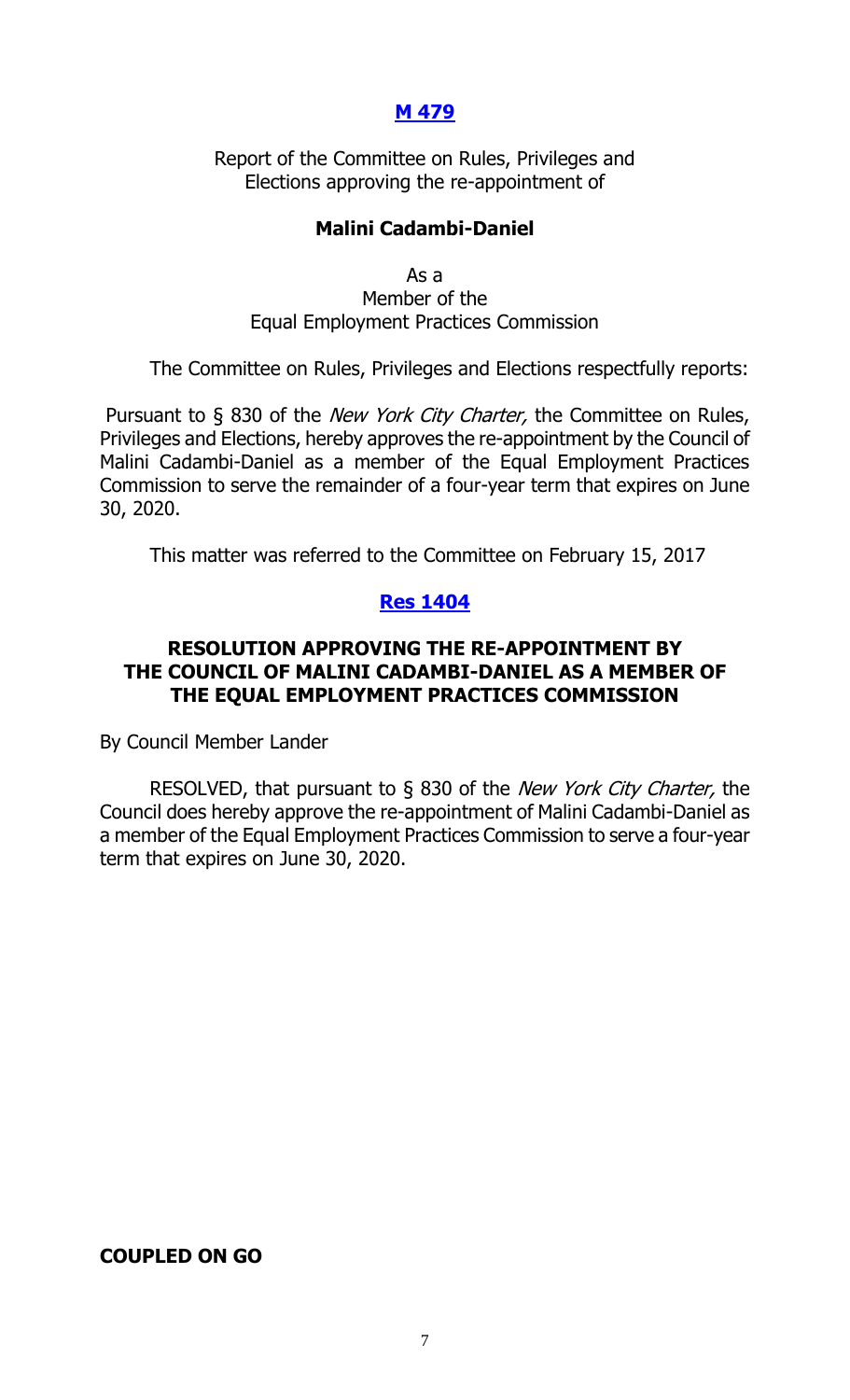# **Report of the Committee on Sanitation & Solid Waste Management [Int 820-A](http://legistar.council.nyc.gov/LegislationDetail.aspx?ID=2352256&GUID=B0CCFA25-E5A9-4A8A-A465-9BEC22FE9DEC&Options=Advanced&Search=)**

An Amended Local Law to amend the administrative code of the city of New York, in relation to voluntary recycling incentive pilot programs in public housing.

# **Amended and Coupled on GO**

#### **Report of the Committee on Transportation [Int 267-A](http://legistar.council.nyc.gov/LegislationDetail.aspx?ID=1709696&GUID=7372DC40-298A-4DB0-825D-9C83A0CC73F5&Options=Advanced&Search=)**

An Amended Local Law to amend the administrative code of the city of New York, in relation to establishing a pilot program for reserving parking spaces in municipal parking facilities.

# **Amended and Coupled on GO**

# **[Int 873-A](http://legistar.council.nyc.gov/LegislationDetail.aspx?ID=2404408&GUID=090E4AA8-3B4E-4B66-95B5-DB3B5B69C1D1&Options=Advanced&Search=)**

An Amended Local Law to amend the administrative code of the city of New York, in relation to establishing a carsharing parking pilot program. **Amended and Coupled on GO**

# **12. GENERAL ORDER CALENDAR**

Commissioner of Deeds **Coupled on GO**

#### **COUPLED ON GENERAL ORDER CALENDAR Finance**

**Preconsidered [Res 1390](http://legistar.council.nyc.gov/LegislationDetail.aspx?ID=2958631&GUID=E7DC7053-07F5-4F0A-84DA-FF935389DCB4&Options=Advanced&Search=)** - Certain organizations to receive funding in the Expense Budget.

**GO**

# **Health**

**[Int 1161-A](http://legistar.council.nyc.gov/LegislationDetail.aspx?ID=2693987&GUID=E8E248A4-38DC-4353-9B36-905A53E7E55F&Options=Advanced&Search=)** - Reporting on HPV vaccination rates. **A and GO [Int 1162-A](http://legistar.council.nyc.gov/LegislationDetail.aspx?ID=2693989&GUID=4E2387BF-9D7B-4738-B378-408B4F68F7BE&Options=Advanced&Search=)** - Reporting on the use of contraceptive methods. **A and GO [Int 1172-A](http://legistar.council.nyc.gov/LegislationDetail.aspx?ID=2709929&GUID=32D3EE5A-6F06-479D-BA51-F64D29EBAF6B&Options=Advanced&Search=)** - Requiring the department of health and mental hygiene to issue an annual report on maternal mortality.

**A and GO**

# **Land Use**

**[L.U. 544](http://legistar.council.nyc.gov/LegislationDetail.aspx?ID=2939949&GUID=8018A8CC-136E-46B4-ABEC-9F227D28EF02&Options=Advanced&Search=) & [Res 1395](http://legistar.council.nyc.gov/LegislationDetail.aspx?ID=2971437&GUID=85482A55-D7E8-41D7-9FFA-AC0912CBE2D2&Options=Advanced&Search=)** - App. **20175151 TCM** Manhattan, Community Board 5, Council District 2.

**GO**

**[L.U. 545](http://legistar.council.nyc.gov/LegislationDetail.aspx?ID=2939947&GUID=B7630E6B-8219-4BCB-82B3-FC4BFEBFD6F9&Options=Advanced&Search=) & [Res 1396](http://legistar.council.nyc.gov/LegislationDetail.aspx?ID=2971438&GUID=A11CE23F-8950-410C-A7C3-CDC66710B0A4&Options=Advanced&Search=)** - App. **N 160254 (A) ZRM** Manhattan, Community Districts 5 and 4, Council District 3 and 4.

**Filed**

**[L.U. 574](http://legistar.council.nyc.gov/LegislationDetail.aspx?ID=2961279&GUID=4EB2C03E-A0BD-4609-8A8F-D582A4F13365&Options=Advanced&Search=) & Res [1397](http://legistar.council.nyc.gov/LegislationDetail.aspx?ID=2971439&GUID=D463845A-3CAA-4DB8-9E6A-C9C3C4395B3A&Options=Advanced&Search=) -** App. **20175207 HKK (N 170207 HKK)** Brooklyn, Community Board 1, Council District 34. **GO**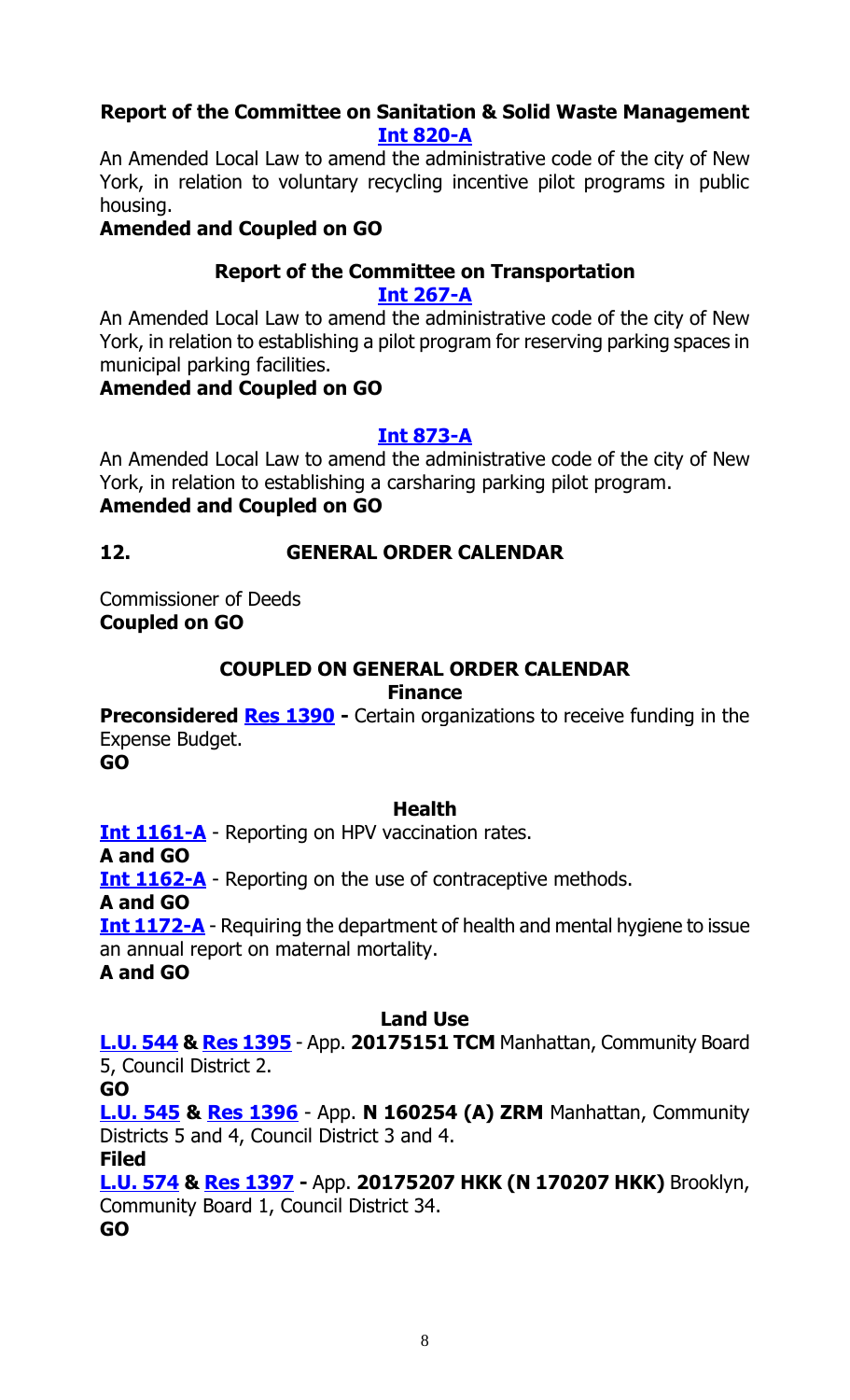**[L.U. 575](http://legistar.council.nyc.gov/LegislationDetail.aspx?ID=2961280&GUID=93413B5D-8AB7-4239-A4C5-8AA8AF399C42&Options=Advanced&Search=) & Res [1398](http://legistar.council.nyc.gov/LegislationDetail.aspx?ID=2971440&GUID=C437CCA1-71AD-421D-B1E7-F9BB2AA0ED9D&Options=Advanced&Search=) -** App. **20175208 HKK (N 170208 HKK)** Brooklyn, Community Board 4, Council District 37.

# **GO**

**[L.U. 576](http://legistar.council.nyc.gov/LegislationDetail.aspx?ID=2961281&GUID=4F2C87E5-D39A-4C86-B82D-D8A747993828&Options=Advanced&Search=) & Res [1399](http://legistar.council.nyc.gov/LegislationDetail.aspx?ID=2971441&GUID=975FF6A5-D4FA-4F55-9D0E-CBE6160C5322&Options=Advanced&Search=) -** App. **20175212 HKM (N 170202 HKM)** Manhattan, Community Board 1, Council District 1.

**GO [L.U. 577](http://legistar.council.nyc.gov/LegislationDetail.aspx?ID=2961282&GUID=E7BB6B12-2E03-441A-B853-6E5583FD14FA&Options=Advanced&Search=) & Res [1400](http://legistar.council.nyc.gov/LegislationDetail.aspx?ID=2971442&GUID=1BEB09DF-A759-41C0-ABB5-689EC3E390B7&Options=Advanced&Search=) -** App. **20175213 HKM (N 170203 HKM)** Manhattan, Community Board 5, Council District 4.

**GO**

**[L.U. 578](http://legistar.council.nyc.gov/LegislationDetail.aspx?ID=2961283&GUID=0C23E3E9-175A-4D64-99F0-19EC03149112&Options=Advanced&Search=) & Res [1401](http://legistar.council.nyc.gov/LegislationDetail.aspx?ID=2971443&GUID=D11050C3-E0C5-403F-8BFA-138576968FBE&Options=Advanced&Search=) -** App. **20175214 HKM (N 170204 HKM)** Manhattan, Community Board 8, Council District 5.

**GO**

**[L.U. 583](http://legistar.council.nyc.gov/LegislationDetail.aspx?ID=2961288&GUID=4EC46689-C6F3-4DA3-B486-780A6407D4CE&Options=Advanced&Search=) & Res [1402](http://legistar.council.nyc.gov/LegislationDetail.aspx?ID=2971444&GUID=236C43EC-D0B7-4F90-AF47-ED86CA860248&Options=Advanced&Search=) -** App. **20175211 HKM (N 170211 HKM)** Staten Island, Community Board 3, Council District 51. **GO**

# **Public Safety**

**[Int 1280-B](http://legistar.council.nyc.gov/LegislationDetail.aspx?ID=2846608&GUID=0B548CAF-D97F-4CA7-BC1E-E0866B4F639A&Options=Advanced&Search=)** - Requiring the police department to share collision reports digitally

**A and GO**

# **Rules, Privileges and Elections**

**Preconsidered [Res 1391](http://legistar.council.nyc.gov/LegislationDetail.aspx?ID=2971687&GUID=BC703297-D4BC-4F73-A8A5-566BFCF69258&Options=Advanced&Search=)** - Changes in Membership to certain Standing Committees, Subcommittee and Chair.

**GO**

**[M 476](http://legistar.council.nyc.gov/LegislationDetail.aspx?ID=2949869&GUID=121EA2F3-613D-405C-A44E-5AB094DBB9D2&Options=Advanced&Search=) & [Res 1403](http://legistar.council.nyc.gov/LegislationDetail.aspx?ID=2972185&GUID=E7ABF45D-7745-4115-A15F-492886F7568E&Options=Advanced&Search=)** - Jeffrey Friedlander appointment to the New York City Conflicts of Interest Board.

**GO**

**[M 479](http://legistar.council.nyc.gov/LegislationDetail.aspx?ID=2954471&GUID=5C75C93E-9A5C-4ADF-8522-7D2CD28BC609&Options=Advanced&Search=) & [Res 1404](http://legistar.council.nyc.gov/LegislationDetail.aspx?ID=2972184&GUID=8DD6D3F1-9AB2-404D-9482-4E0BD62075ED&Options=Advanced&Search=)** - Malini Cadambi Daniel, Candidate for re-appointment. **GO**

# **Sanitation & Solid Waste Management**

**[Int 820-A](http://legistar.council.nyc.gov/LegislationDetail.aspx?ID=2352256&GUID=B0CCFA25-E5A9-4A8A-A465-9BEC22FE9DEC&Options=Advanced&Search=)** - Voluntary recycling incentive pilot programs in public housing. **A and GO**

# **Transportation**

**[Int 267-A](http://legistar.council.nyc.gov/LegislationDetail.aspx?ID=1709696&GUID=7372DC40-298A-4DB0-825D-9C83A0CC73F5&Options=Advanced&Search=)** - Establishing a pilot program for reserving parking spaces in municipal parking facilities.

**A and GO**

**[Int 873-A](http://legistar.council.nyc.gov/LegislationDetail.aspx?ID=2404408&GUID=090E4AA8-3B4E-4B66-95B5-DB3B5B69C1D1&Options=Advanced&Search=)** - Establishing a carsharing parking pilot program. **A and GO**

# **GENERAL ORDER CALENDAR**

Commissioner of Deeds **GO**

**Roll Call**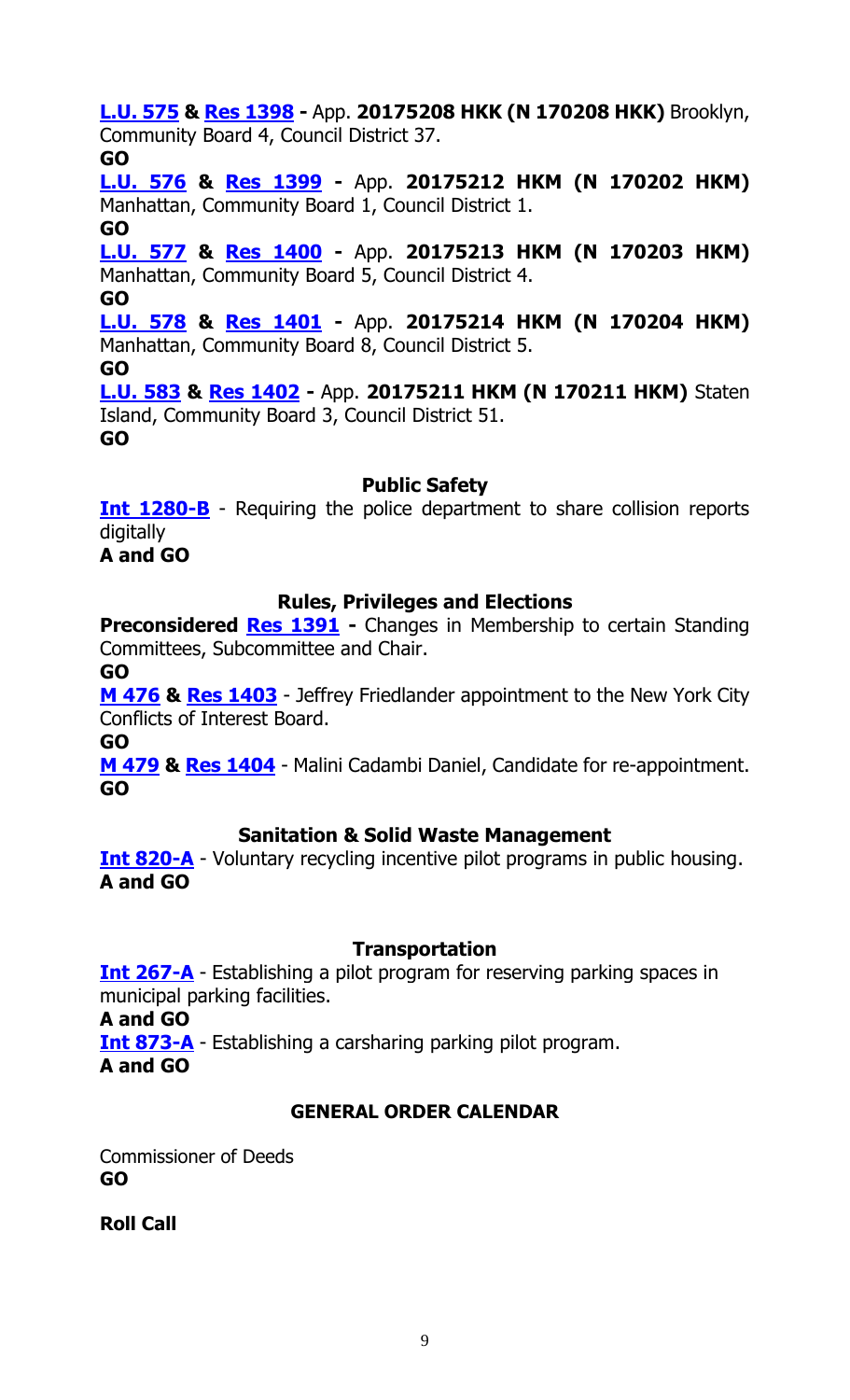| 13. | <b>INTRODUCTION &amp; READING OF BILLS</b><br>See Attached |
|-----|------------------------------------------------------------|
| 14. | <b>DISCUSSION OF RESOLUTIONS</b>                           |
| 15. | <b>RESOLUTIONS</b><br><b>None</b>                          |
| 16. | <b>GENERAL DISCUSSION</b>                                  |
| 17. | <b>EXTENSION OF REMARKS</b>                                |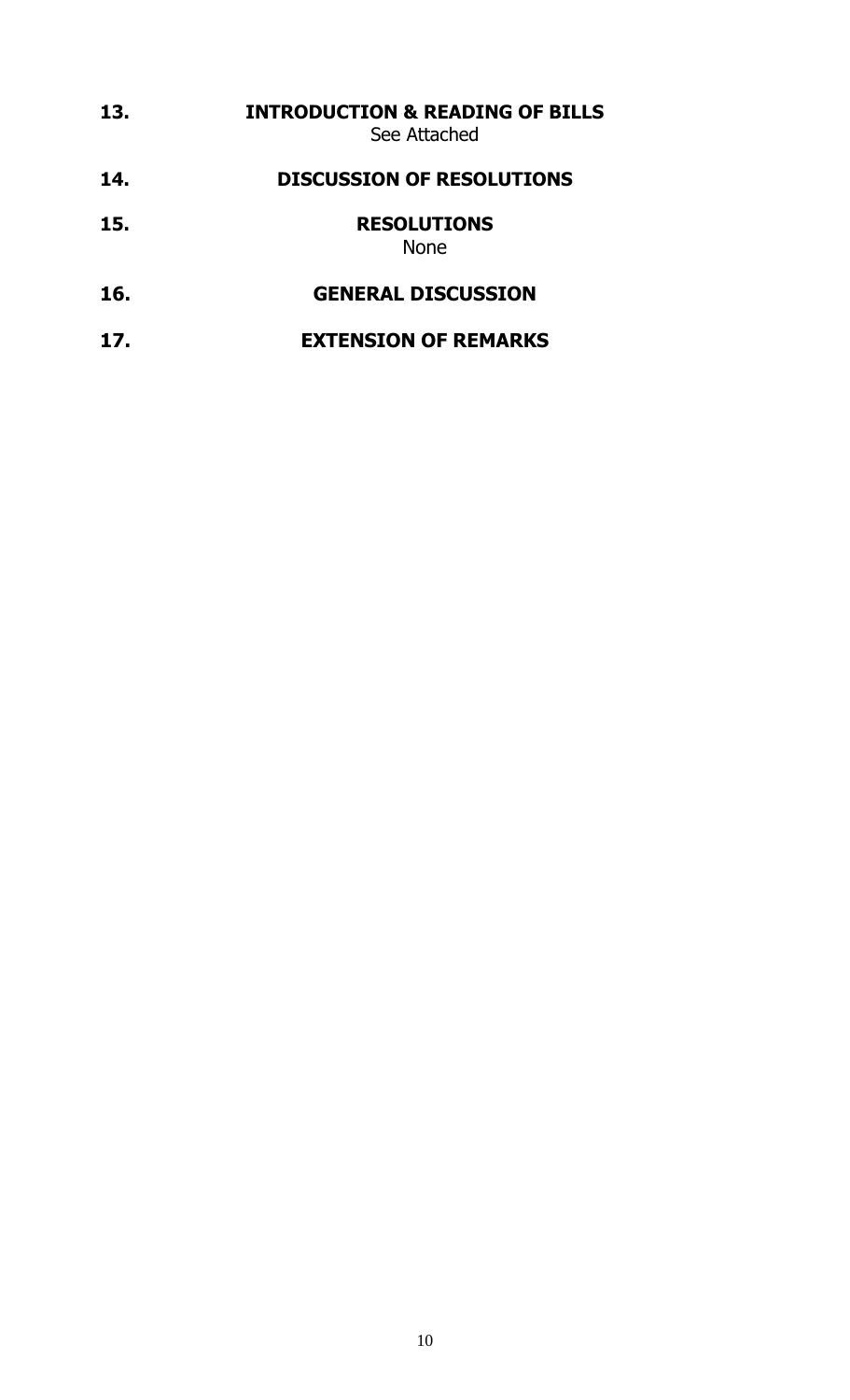# **INTRODUCTION AND READING OF BILLS**

#### **[Int 1480](http://legistar.council.nyc.gov/LegislationDetail.aspx?ID=2972218&GUID=99CDCC68-B2EB-4FA1-B03D-CD6D9DCA7559&Options=Advanced&Search=)**

By Council Members Cabrera and Richards:

A Local Law to amend the administrative code of the city of New York, in relation to designating expanded polystyrene as recyclable and repealing sections 16-324(f) and 16-329 of the administrative code of the city of New York.

## **Sanitation and Solid Waste Management**

## **[Int 1481](http://legistar.council.nyc.gov/LegislationDetail.aspx?ID=2972216&GUID=0BE618A9-FDB5-4062-B23E-08379E313009&Options=Advanced&Search=)**

By Council Members Cumbo, Gibson and Rosenthal:

A Local Law to amend the administrative code of the city of New York, in relation to requiring all NYPD officers to receive sensitivity training to assist them in responding to victims of gender-based street harassment and sexual assault.

#### **Public Safety**

# **Preconsidered [Res 1390](http://legistar.council.nyc.gov/LegislationDetail.aspx?ID=2958631&GUID=E7DC7053-07F5-4F0A-84DA-FF935389DCB4&Options=Advanced&Search=)**

By Council Member Ferreras-Copeland:

Resolution approving the new designation and changes in the designation of certain organizations to receive funding in the Expense Budget. **Finance**

#### **[Int 1482](http://legistar.council.nyc.gov/LegislationDetail.aspx?ID=2972217&GUID=0D8289B8-5F08-4E6F-A0D1-2120EF7A0DCA&Options=Advanced&Search=)**

By Council Members Garodnick and Gibson:

A Local Law to amend the administrative code of the city of New York, in relation to creating comprehensive reporting and oversight of NYPD surveillance technologies.

#### **Public Safety**

#### **[Int 1483](http://legistar.council.nyc.gov/LegislationDetail.aspx?ID=2972229&GUID=9A436CF4-0CB7-4AFC-B87F-6488AE39EDC3&Options=Advanced&Search=)**

By Council Members Gibson and Cornegy:

A Local Law to amend the administrative code of the city of New York, in relation to requiring landlords leasing commercial space to provide to the tenant a certificate of occupancy and to disclose any liens, fines, or encumbrances that affect title, use or physical condition of the property or the interest of the lessee.

#### **Economic Development**

# **[Int 1484](http://legistar.council.nyc.gov/LegislationDetail.aspx?ID=2972230&GUID=ADB4DFFA-E6FE-416E-A17C-707B0F574DAE&Options=Advanced&Search=)**

By Council Members Greenfield, Lander, Richards, Rose and Johnson: A Local Law to amend the New York city charter, in relation to requiring the map and explanatory text relating to city facilities to be updated annually. **Land Use**

#### **[Int 1485](http://legistar.council.nyc.gov/LegislationDetail.aspx?ID=2972228&GUID=FDE74A26-BDDA-46C0-ACEC-AF7B85F38E1C&Options=Advanced&Search=)**

By Council Members Johnson, Lander, Richards, Rose, Levin, Miller and Reynoso:

A Local Law to amend the New York city charter, in relation to requiring a study of the city's fair share criteria every five years.

# **Land Use**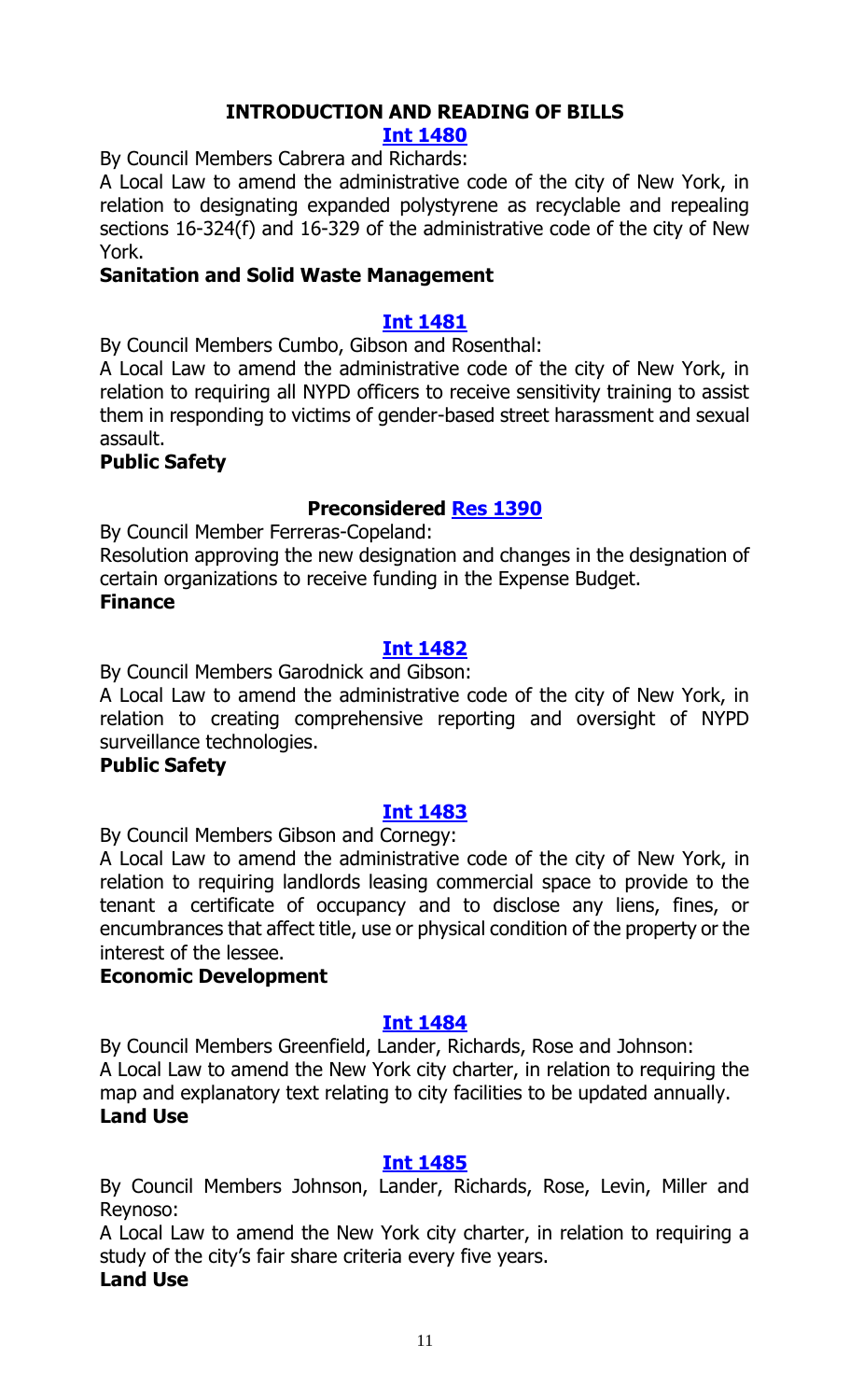# **Preconsidered [Int 1486](http://legistar.council.nyc.gov/LegislationDetail.aspx?ID=2962029&GUID=DB5A6F41-42F2-4EC8-9AC9-3DD4F67004CE&Options=Advanced&Search=)**

By Council Member Kallos:

A Local Law to amend the administrative code of the city of New York, in relation to requiring the department of education to report information on school applications, offers of admission, enrollment and school seats available. **Education**

# **[Int 1487](http://legistar.council.nyc.gov/LegislationDetail.aspx?ID=2972234&GUID=B9C4730A-CDBB-4A9D-8F17-52D05A7A043F&Options=Advanced&Search=)**

By Council Members Kallos, Greenfield, and Garodnick:

A Local Law to amend the administrative code of the city of New York in relation to penalties for violations of conditions and restrictions on privately owned public spaces.

#### **Housing and Buildings**

#### **[Int 1488](http://legistar.council.nyc.gov/LegislationDetail.aspx?ID=2972233&GUID=9130E96C-828A-4BE1-8DA4-0E216E072C20&Options=Advanced&Search=)**

By Council Members Kallos, Greenfield, and Garodnick:

A Local Law to amend the administrative code of the city of New York and the New York city charter in relation to signage in privately owned public spaces. **Land Use**

#### **[Int 1489](http://legistar.council.nyc.gov/LegislationDetail.aspx?ID=2972232&GUID=68F2AE59-E682-4BCD-9A37-6E896AB084CB&Options=Advanced&Search=)**

By Council Members Kallos and Salamanca (at the request of the Manhattan Borough President):

A Local Law to amend the administrative code of the city of New York, in relation to an owner's duty to purchase and install radiator covers.

#### **Housing and Buildings**

#### **[Int 1490](http://legistar.council.nyc.gov/LegislationDetail.aspx?ID=2972246&GUID=2CDA0D43-1ACD-4640-9CBE-A91F8F47D94C&Options=Advanced&Search=)**

By Council Members Lander, Richards, Rose, Johnson, Levin, Miller and Reynoso:

A Local Law to amend the New York city charter, in relation to improving public information about concentrated siting of city facilities.

#### **Land Use**

# **[Int 1491](http://legistar.council.nyc.gov/LegislationDetail.aspx?ID=2972248&GUID=3F07BDFA-C71F-4A20-B76A-700ADAE544BA&Options=Advanced&Search=)**

By Council Members Lander, Rose, Johnson, Richards and Miller:

A Local Law to amend the New York city charter, in relation to reducing overconcentration of city facilities in certain community districts.

# **Land Use**

# **Preconsidered [Res 1391](http://legistar.council.nyc.gov/LegislationDetail.aspx?ID=2971687&GUID=BC703297-D4BC-4F73-A8A5-566BFCF69258&Options=Advanced&Search=)**

By Council Member Lander:

Resolution approving changes in Membership to certain Standing Committees, Subcommittee and Chair.

# **Rules, Privileges and Elections**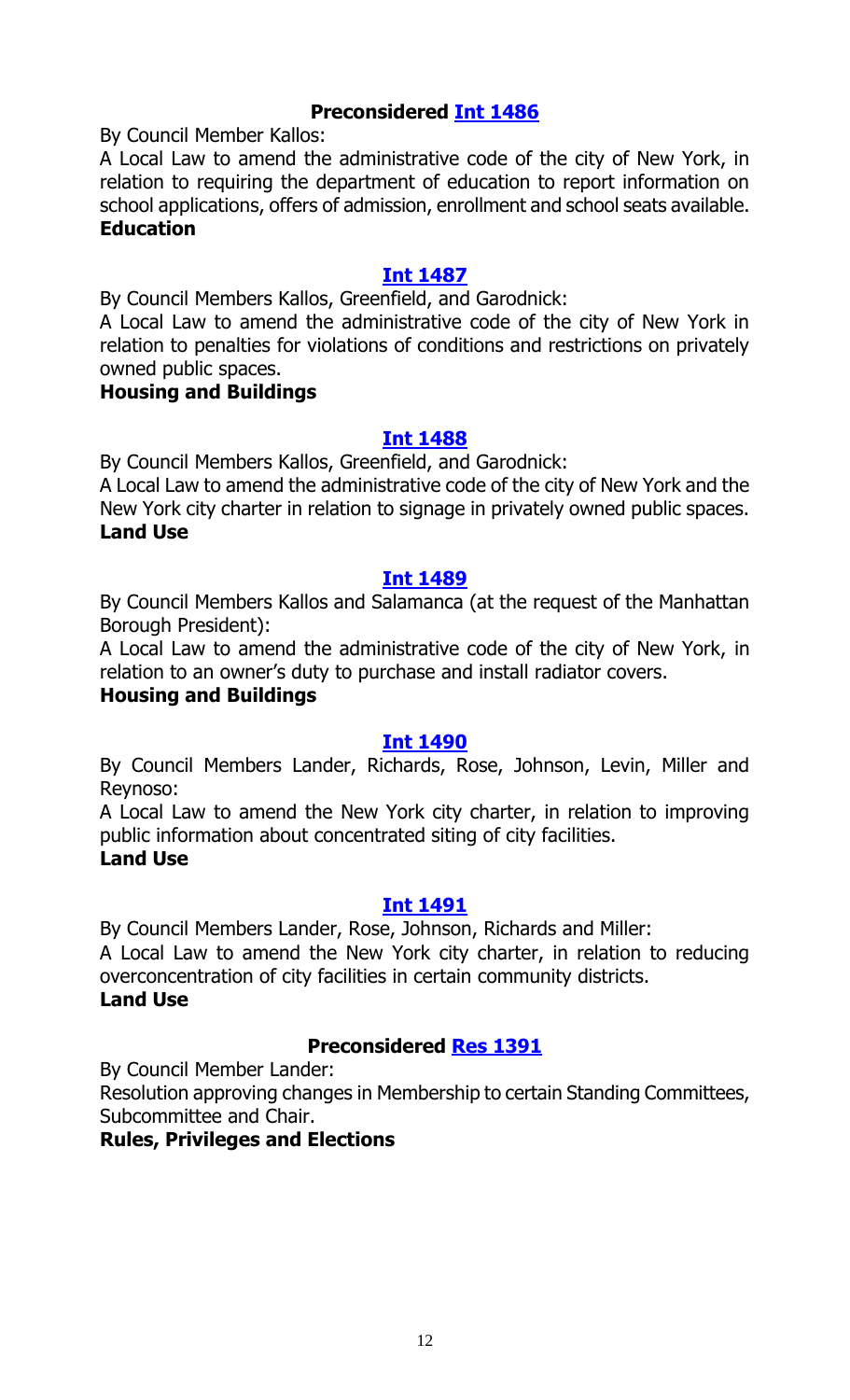# **[Int 1492](http://legistar.council.nyc.gov/LegislationDetail.aspx?ID=2972249&GUID=A569BF7E-4BCD-4348-BD1F-02408CC88E37&Options=Advanced&Search=)**

By Council Members Levin, Lander, Richards, Rose, Johnson and Reynoso: A Local Law to amend the New York city charter, in relation to creating an online posting requirement for statements outlining consistency or inconsistency with criteria established for the siting of city facilities. **Land Use**

#### **[Res 1392](http://legistar.council.nyc.gov/LegislationDetail.aspx?ID=2972250&GUID=5525E287-578E-4FBA-A557-E13DC280F081&Options=Advanced&Search=)**

By Council Members Miller, Rose, Lander, Richards, Levin, Johnson and Reynoso:

Resolution calling upon the New York State Legislature to pass, and the Governor to sign, legislation to create a uniform process for community notification and local input on the siting of any state or state-authorized facility in the city of New York and to review the distribution of such facilities already in place.

#### **Land Use**

#### **[Int 1493](http://legistar.council.nyc.gov/LegislationDetail.aspx?ID=2972247&GUID=B6D0F9B9-3CAB-4998-BE53-B9E83B78C897&Options=Advanced&Search=)**

By Council Members Reynoso, Lander, Richards, Rose, Levin, Miller and Johnson:

A Local Law to amend the New York city charter, in relation to improving community access to information about the siting of city facilities.

#### **Land Use**

#### **[Int 1494](http://legistar.council.nyc.gov/LegislationDetail.aspx?ID=2972252&GUID=A9DEE4A1-0BFE-485B-9C96-886148638014&Options=Advanced&Search=)**

By Council Members Richards, Lander, Rose, Levin, Johnson and Reynoso: A Local Law to amend the New York city charter, in relation to including additional capital projects in the citywide statement of needs. **Land Use**

#### **[Int 1495](http://legistar.council.nyc.gov/LegislationDetail.aspx?ID=2972254&GUID=FDD96C5C-596D-4371-B359-EF4BDBFC8E02&Options=Advanced&Search=)**

By Council Members Rose, Lander, Richards, Miller and Johnson:

A Local Law to amend the New York city charter, in relation to creating an interactive online mapping tool of facilities required to be mapped in conjunction with the citywide statement of needs.

#### **Land Use**

# **[Int 1496](http://legistar.council.nyc.gov/LegislationDetail.aspx?ID=2972253&GUID=8FAB9234-8AAB-4ADA-9F83-0D9DAF97F950&Options=Advanced&Search=)**

By Council Member Rosenthal:

A Local Law to amend the New York city charter, in relation to reporting on certain domestic violence initiatives.

#### **Women's Issues**

# **[Int 1497](http://legistar.council.nyc.gov/LegislationDetail.aspx?ID=2972261&GUID=366DB7B4-E99F-47FF-915D-0080B368C7C3&Options=Advanced&Search=)**

By Council Members Salamanca and Johnson:

A Local Law to amend the administrative code of the city of New York, in relation to requiring the department of education to report on students in temporary housing.

**Education**